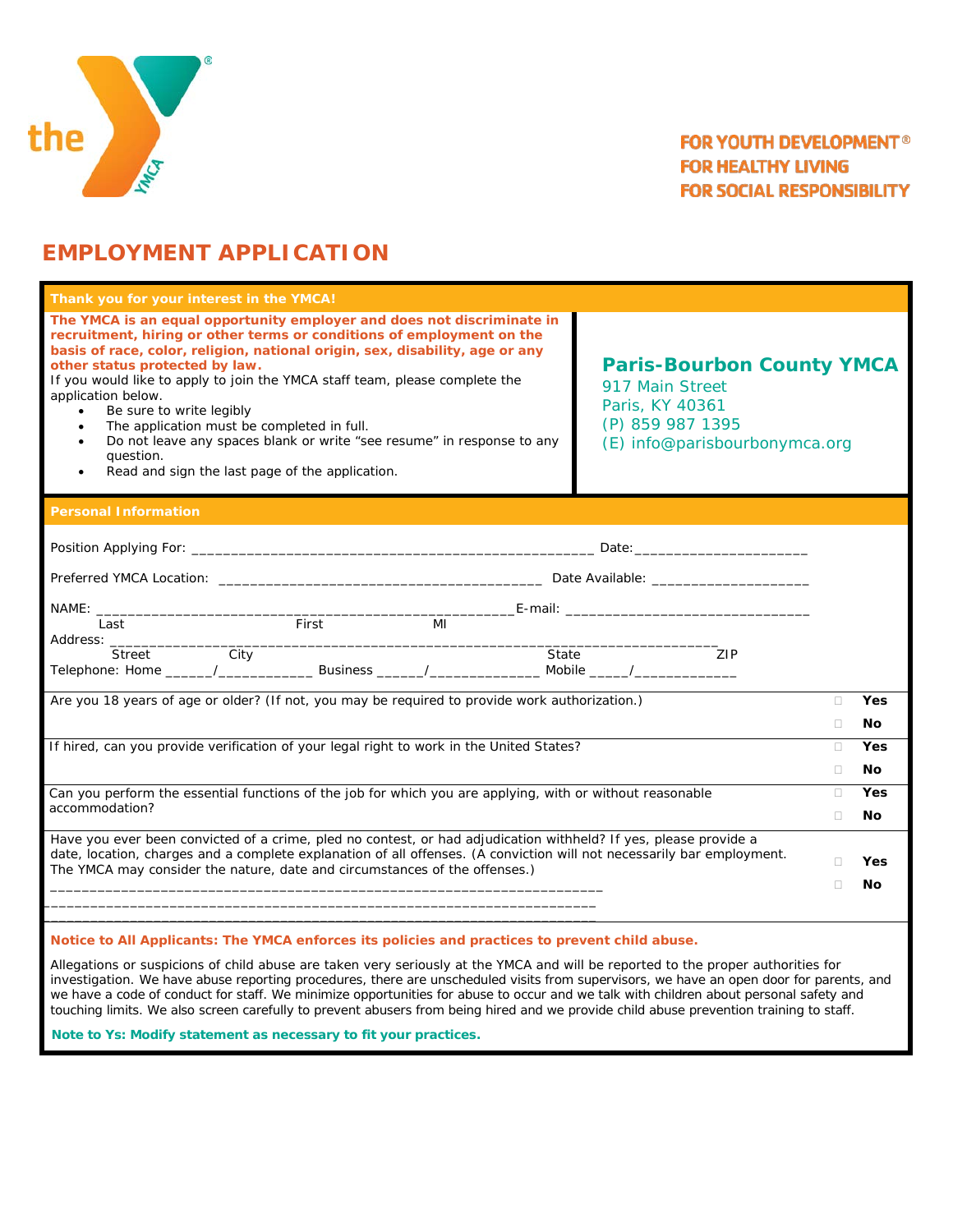### **Employment Application**

| <b>Employment Information</b>                                                                                                                |        |         |           |          |            |           |  |
|----------------------------------------------------------------------------------------------------------------------------------------------|--------|---------|-----------|----------|------------|-----------|--|
| List available days/hours:                                                                                                                   |        |         |           |          |            |           |  |
| Sunday                                                                                                                                       | Monday | Tuesday | Wednesday | Thursday | Friday     | Saturday  |  |
|                                                                                                                                              |        |         |           |          |            |           |  |
| Preferred Job Status:<br>$\Box$ Full-time $\Box$ Part-time $\Box$ Seasonal $\Box$ As Needed                                                  |        |         |           |          |            |           |  |
| Have you previously been employed by this YMCA or any other YMCA?                                                                            |        |         |           |          | $\Box$ Yes | $\Box$ No |  |
| If yes, when? At which locations?                                                                                                            |        |         |           |          |            |           |  |
| Have you previously volunteered at this YMCA or any other YMCA?<br>$\Box$ Yes<br>$\Box$ No                                                   |        |         |           |          |            |           |  |
| If yes, when? At which locations?                                                                                                            |        |         |           |          |            |           |  |
| $\Box$ Yes<br>$\Box$ No<br>Do you have any relatives or household members currently working for this YMCA?                                   |        |         |           |          |            |           |  |
| If yes, name(s) and relationship:                                                                                                            |        |         |           |          |            |           |  |
| YMCA staff referral<br>$\Box$ YMCA member<br>How did you hear about this opening?<br>Name of referral source:<br>□ School<br>□ Advertisement |        |         |           |          |            |           |  |
| $\Box$ Walk-in<br>□ Other                                                                                                                    |        |         |           |          |            |           |  |
| □ YMCA website                                                                                                                               |        |         |           |          |            |           |  |

## **Education & Training**

| <b>Educational Background</b>                                                                                         |                |             |                                           |               |       |  |
|-----------------------------------------------------------------------------------------------------------------------|----------------|-------------|-------------------------------------------|---------------|-------|--|
|                                                                                                                       | Name of School | City, State | Diploma Awarded                           | <b>Degree</b> | Major |  |
| □ High School<br>$\Box$ GED                                                                                           |                |             | $\Box$ Yes<br>$\Box$<br>No<br>In Progress |               |       |  |
| College                                                                                                               |                |             | Yes<br>$\Box$<br>No<br>In Progress        |               |       |  |
| Graduate<br>School                                                                                                    |                |             | Yes<br>$\Box$<br>No<br>In Progress        |               |       |  |
| Vocational/<br>Other                                                                                                  |                |             | Yes<br>$\Box$<br>No<br>In Progress        |               |       |  |
| Describe any non-employment experience such as school or volunteer activities that might strengthen your application: |                |             |                                           |               |       |  |
|                                                                                                                       |                |             |                                           |               |       |  |

| <b>Safety &amp; Job Specific Certifications</b> |          |       |            |  |  |  |
|-------------------------------------------------|----------|-------|------------|--|--|--|
| Type (CPR, First Aid, CDA, etc.)                | Provider | Level | Expiration |  |  |  |
|                                                 |          |       |            |  |  |  |
|                                                 |          |       |            |  |  |  |
|                                                 |          |       |            |  |  |  |
|                                                 |          |       |            |  |  |  |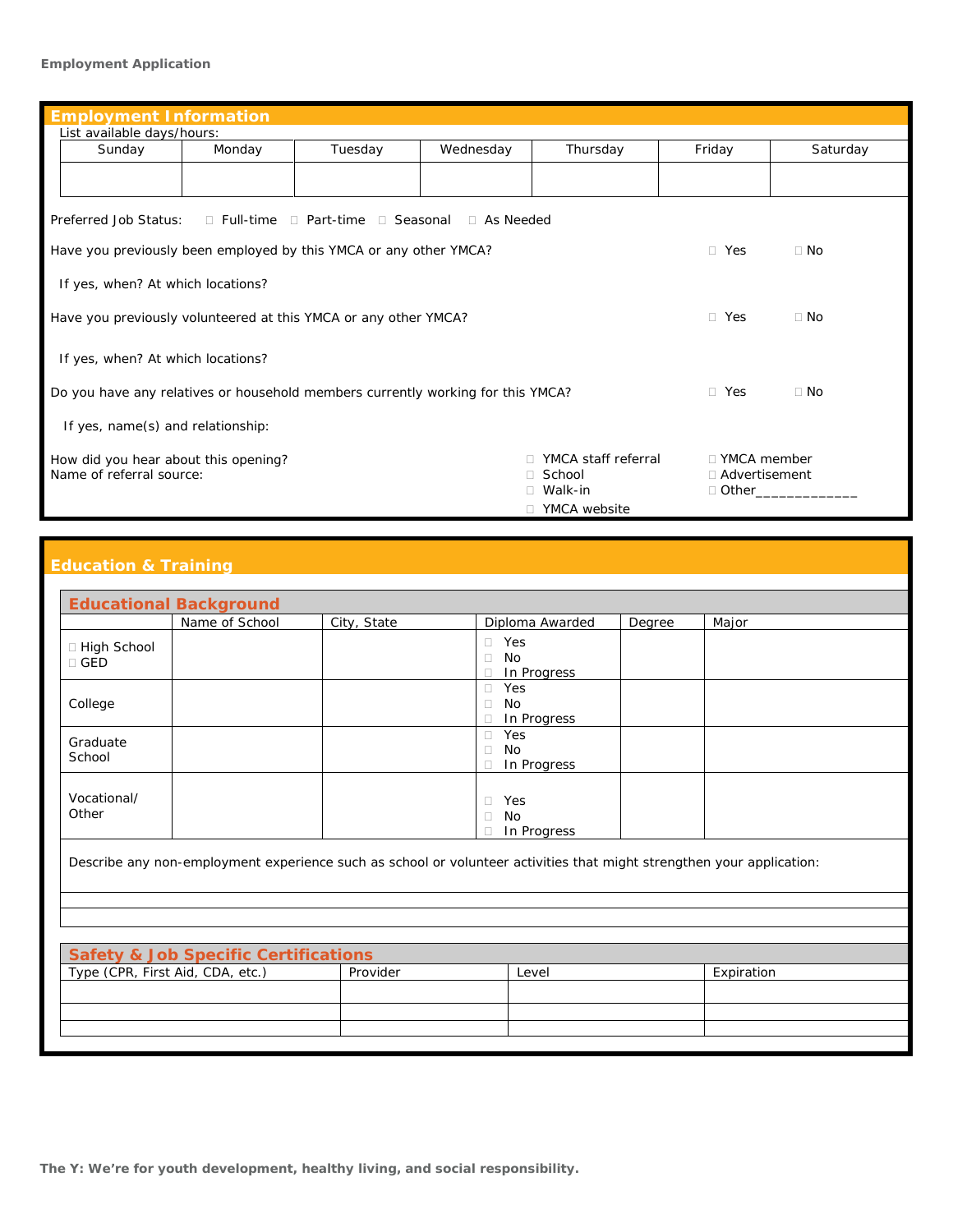### **Employment Application**

| List all previous employment during the past seven years starting with the                                                 |                          |                                               |                                     |  |  |  |
|----------------------------------------------------------------------------------------------------------------------------|--------------------------|-----------------------------------------------|-------------------------------------|--|--|--|
| <b>Employment History</b>                                                                                                  |                          | most recent. Use additional sheets if needed. |                                     |  |  |  |
|                                                                                                                            | Telephone                | Dates Employed                                | Summarize the nature of the work    |  |  |  |
| Employer                                                                                                                   | $\overline{\phantom{a}}$ | From: $\_\_\_\_\_\_\_\$                       | performed and job responsibilities. |  |  |  |
|                                                                                                                            |                          | To:<br>$\overline{\phantom{a}}$               |                                     |  |  |  |
| Address                                                                                                                    |                          |                                               |                                     |  |  |  |
| Job Title                                                                                                                  |                          | <b>Starting Hourly</b>                        |                                     |  |  |  |
|                                                                                                                            |                          | Rate/Salary                                   |                                     |  |  |  |
|                                                                                                                            |                          |                                               |                                     |  |  |  |
| Immediate Supervisor and Title                                                                                             |                          |                                               |                                     |  |  |  |
|                                                                                                                            |                          | <b>Ending Hourly</b><br>Rate/Salary           |                                     |  |  |  |
| Reason for Leaving                                                                                                         |                          |                                               |                                     |  |  |  |
| □ Yes<br>May we contact this employer?                                                                                     | $\Box$ No                |                                               |                                     |  |  |  |
|                                                                                                                            | Telephone                | Dates Employed                                | Summarize the nature of the work    |  |  |  |
| Employer                                                                                                                   | $\prime$                 | From: $\_\_\_\_\_\_\_\$                       | performed and job responsibilities. |  |  |  |
|                                                                                                                            |                          | To: $\frac{\ }{\ }$                           |                                     |  |  |  |
| Address                                                                                                                    |                          |                                               |                                     |  |  |  |
| Job Title                                                                                                                  |                          | <b>Starting Hourly</b>                        |                                     |  |  |  |
|                                                                                                                            |                          | Rate/Salary                                   |                                     |  |  |  |
|                                                                                                                            |                          |                                               |                                     |  |  |  |
| Immediate Supervisor and Title                                                                                             |                          |                                               |                                     |  |  |  |
|                                                                                                                            |                          | <b>Ending Hourly</b><br>Rate/Salary           |                                     |  |  |  |
| Reason for Leaving                                                                                                         |                          |                                               |                                     |  |  |  |
| May we contact this employer?                                                                                              | $\Box$ No<br>$\Box$ Yes  |                                               |                                     |  |  |  |
|                                                                                                                            | Telephone                | Dates Employed                                | Summarize the nature of the work    |  |  |  |
| Employer                                                                                                                   | $\overline{\phantom{a}}$ | From: $\_\_\_\_\_\_\$                         | performed and job responsibilities. |  |  |  |
|                                                                                                                            |                          | To:<br>$\overline{\phantom{a}}$               |                                     |  |  |  |
| Address                                                                                                                    |                          |                                               |                                     |  |  |  |
| Job Title                                                                                                                  |                          | <b>Starting Hourly</b><br>Rate/Salary         |                                     |  |  |  |
|                                                                                                                            |                          |                                               |                                     |  |  |  |
|                                                                                                                            |                          |                                               |                                     |  |  |  |
| Immediate Supervisor and Title                                                                                             |                          |                                               |                                     |  |  |  |
|                                                                                                                            |                          | <b>Ending Hourly</b><br>Rate/Salary           |                                     |  |  |  |
| Reason for Leaving                                                                                                         |                          |                                               |                                     |  |  |  |
| May we contact this employer?                                                                                              | $\Box$ Yes<br>$\Box$ No  |                                               |                                     |  |  |  |
|                                                                                                                            | Telephone<br>$\prime$    | Dates Employed                                | Summarize the nature of the work    |  |  |  |
| Employer                                                                                                                   |                          | From: $\_\_\_\_\_\_\$                         | performed and job responsibilities. |  |  |  |
|                                                                                                                            |                          | To:                                           |                                     |  |  |  |
| Address                                                                                                                    |                          |                                               |                                     |  |  |  |
| Job Title                                                                                                                  |                          | <b>Starting Hourly</b><br>Rate/Salary         |                                     |  |  |  |
|                                                                                                                            |                          |                                               |                                     |  |  |  |
|                                                                                                                            |                          |                                               |                                     |  |  |  |
| Immediate Supervisor and Title                                                                                             |                          | <b>Ending Hourly</b>                          |                                     |  |  |  |
|                                                                                                                            |                          | Rate/Salary                                   |                                     |  |  |  |
| Reason for Leaving                                                                                                         |                          |                                               |                                     |  |  |  |
| May we contact this employer?                                                                                              | $V$ Yes<br>$\Box$ No     |                                               |                                     |  |  |  |
| Please explain any gaps in your employment history.                                                                        |                          |                                               |                                     |  |  |  |
|                                                                                                                            |                          |                                               |                                     |  |  |  |
|                                                                                                                            |                          |                                               |                                     |  |  |  |
| What other business experience, personal experience or training have you had that may have prepared you for this position? |                          |                                               |                                     |  |  |  |
|                                                                                                                            |                          |                                               |                                     |  |  |  |
|                                                                                                                            |                          |                                               |                                     |  |  |  |